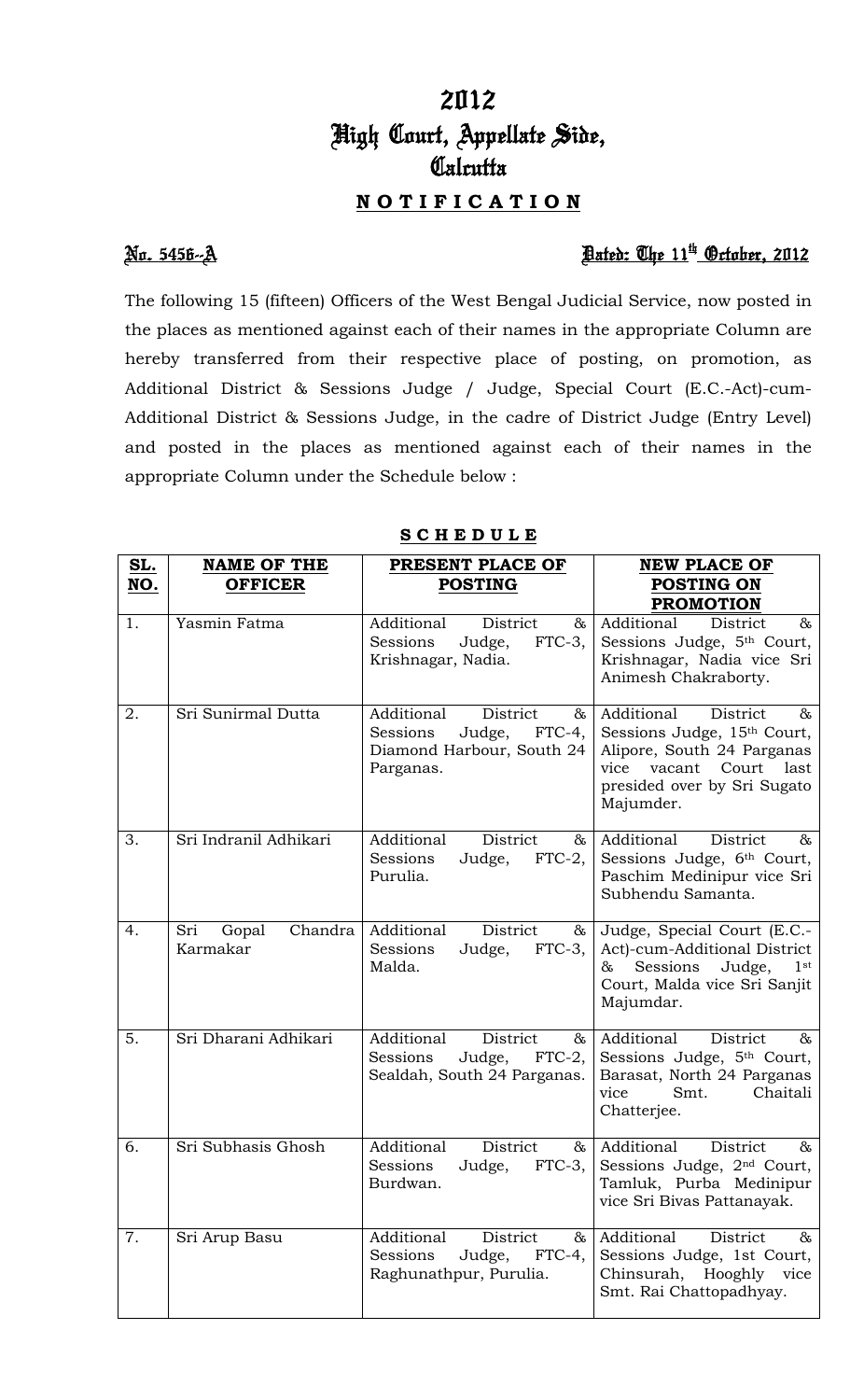| 8.  | Sri<br>Kumar<br>Sovan<br>Mukhopadhyay | Additional<br>District<br>&<br>Sessions<br>Judge,<br>$FTC-1$ ,<br>Lalbagh, Murshidabad.           | Judge, Special Court (E.C.-<br>Act)<br>Additional<br>-cum-<br>District & Sessions Judge,<br>Berhampore,<br>Murshidabad<br>Court<br>vacant<br>last<br>vice<br>presided<br>Sri<br>over<br>by<br>Jayanta Koley. |
|-----|---------------------------------------|---------------------------------------------------------------------------------------------------|--------------------------------------------------------------------------------------------------------------------------------------------------------------------------------------------------------------|
| 9.  | Smt. Sukla Sengupta                   | Additional<br>District<br>&<br>Sessions<br>Judge,<br>$FTC-2$ ,<br>Ranaghat, Nadia.                | Additional<br>District<br>&<br>Sessions Judge, 3rd Court,<br>Berhampore, Murshidabad<br>vacant Court<br>vice<br>last<br>presided over by Sri Ajay<br>Kumar Mukherjee.                                        |
| 10. | Sri. Samiran Dutta                    | Additional<br>District<br>&<br>Sessions<br>Judge,<br>FTC,<br>South<br>Kakdwip,<br>24<br>Parganas. | Additional<br>District<br>&<br>Sessions Judge, 14th Court,<br>Alipore, South 24 Parganas<br>vice Sri Ajay Kumar Gupta.                                                                                       |
| 11. | Kumar<br>Sri.<br>Shyamal<br>Biswas,   | Additional<br>District<br>$\&$<br>Sessions<br>$FTC-1$ ,<br>Judge,<br>Chinsurah, Hooghly.          | Additional<br>District<br>$\&$<br>Sessions Judge, 2 <sup>nd</sup> Court,<br>Chinsurah,<br>Hooghly<br>vice<br>vacant Court, last presied<br>over by Sri Ananda Kumar<br>Mukherjee.                            |
| 12. | Sri.<br>Anupam<br>Mukherjee           | Additional<br>District<br>&<br>Sessions<br>Judge,<br>$FTC-4$ ,<br>Alipore, South 24 Parganas.     | Judge, Special Court (E.C.-<br>Act)-cum-Additional District<br>Sessions<br>Judge,<br>&<br>Durgapur, Burdwan vice<br>Sri Biswaroop Chowdhury.                                                                 |
| 13. | Sri.<br>Swadesh<br>Ranjan<br>Roy      | Additional<br>District<br>&<br>Sessions<br>Judge,<br>$FTC-2$ ,<br>Jalpaiguri.                     | Additional<br>District<br>&<br>Sessions Judge, 3rd Court,<br>Darjeeling,<br>Sri<br>vice<br>Sukumar Ray.                                                                                                      |
| 14. | Sri. Santanu Jha                      | District<br>Additional<br>$\&$<br>$FTC-5,$<br>Sessions<br>Judge,<br>Malda.                        | Additional<br>District<br>$\&$<br>Sessions Judge, 2 <sup>nd</sup> Court,<br>Barasat, North 24 Parganas<br>vice Sri Kamal Dey.                                                                                |
| 15. | Sri.<br>Subhash<br>Kumar<br>Kar       | Addtional<br>District<br>&<br>Sessions<br>Judge,<br>$FTC-2$ ,<br>Howrah.                          | Additional<br>District<br>&<br>Sessions Judge, 5th Court,<br>Burdwan vice Sri Partha<br>Sarathi Chatterjee.                                                                                                  |

 **Sd/- Debi Prosad Dey Registrar (Judicial Service) High Court, A.S., Calcutta**